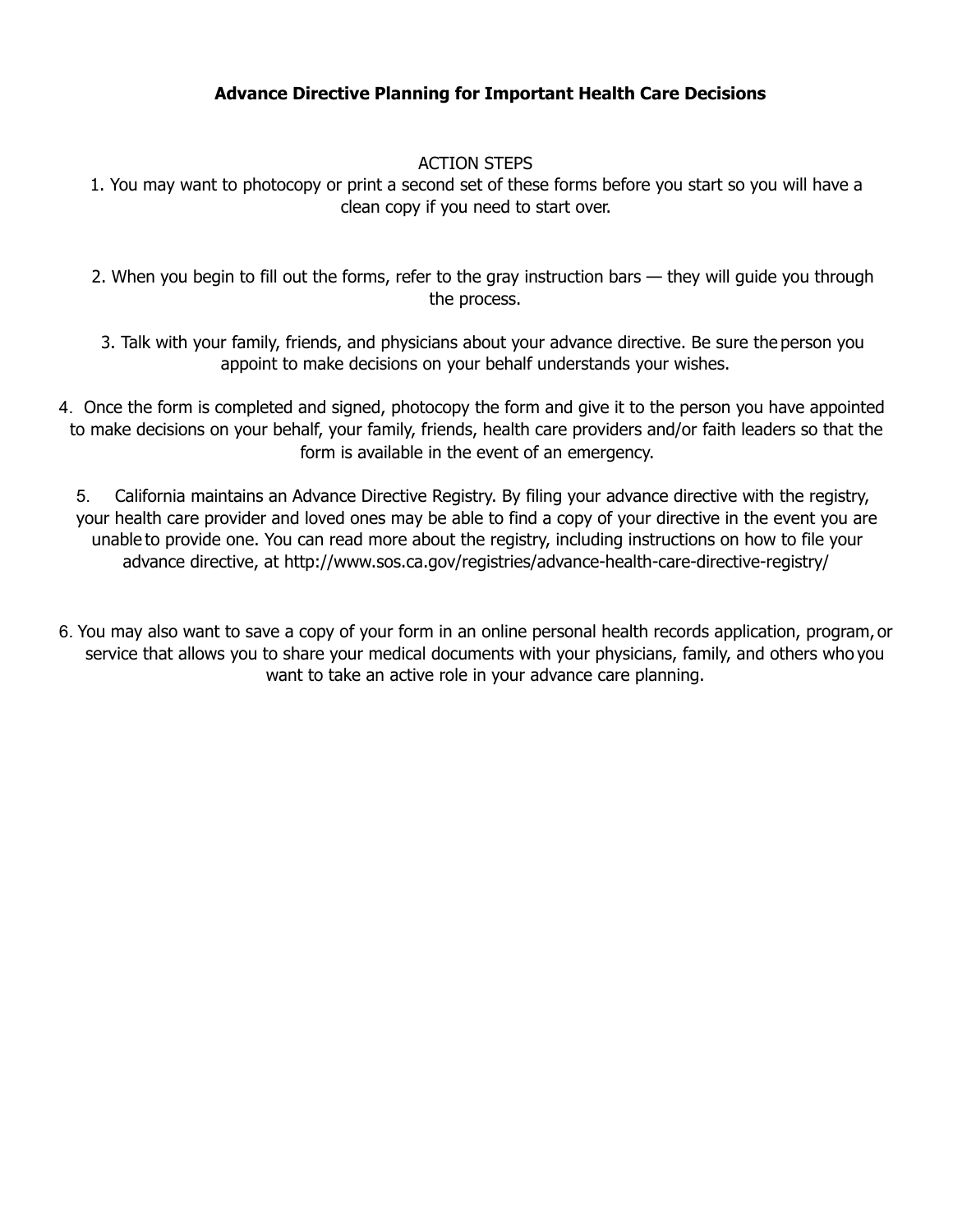### INTRODUCTION TO YOUR CALIFORNIA ADVANCE HEALTH CARE DIRECTIVE

This packet contains a legal document, a Advance Health Care Directive, that protects your right to refuse medical treatment you do not want, or to request treatment you do want, in the event you lose the ability to make decisions yourself. You may complete any or all of the first four parts, depending on your advance planning needs. You must complete part 5.

Part 1 is a Power of Attorney for Health Care. This part lets you name someone (an agent) to make decisions about your health care. Unless otherwise written in your advance directive, your power of attorney for health care becomes effective when your primary doctor determines that you lack the ability to understand the nature and consequences of your health care decisions or the ability to make and communicate your health care decisions. If you want your agent to make health care decisions for you now, even though you are still capable of making health care decisions, you can include this instruction in your power of attorney for health care designation.

Part 2 includes your Individual Instructions. This is your state's living will. It lets you state your wishes about health care in the event that you can no longer speak for yourself and you may limit the individual instructions to take effect only if a specified condition arises.

Part 3 allows you to express your wishes regarding organ donation.

Part 4 of this form lets you designate a physician to have primary responsibility for your health care.

Part 5 contains the signature and witnessing provisions so that your document will be effective.

This form does not expressly address mental illness. If you would like to make advance care plans regarding mental illness, you should talk to your physician and an attorney about an advance directive tailored to your needs.

Note: These documents will be legally binding only if the person completing them is a competent adult, who is 18 years of age or older, or an emancipated minor.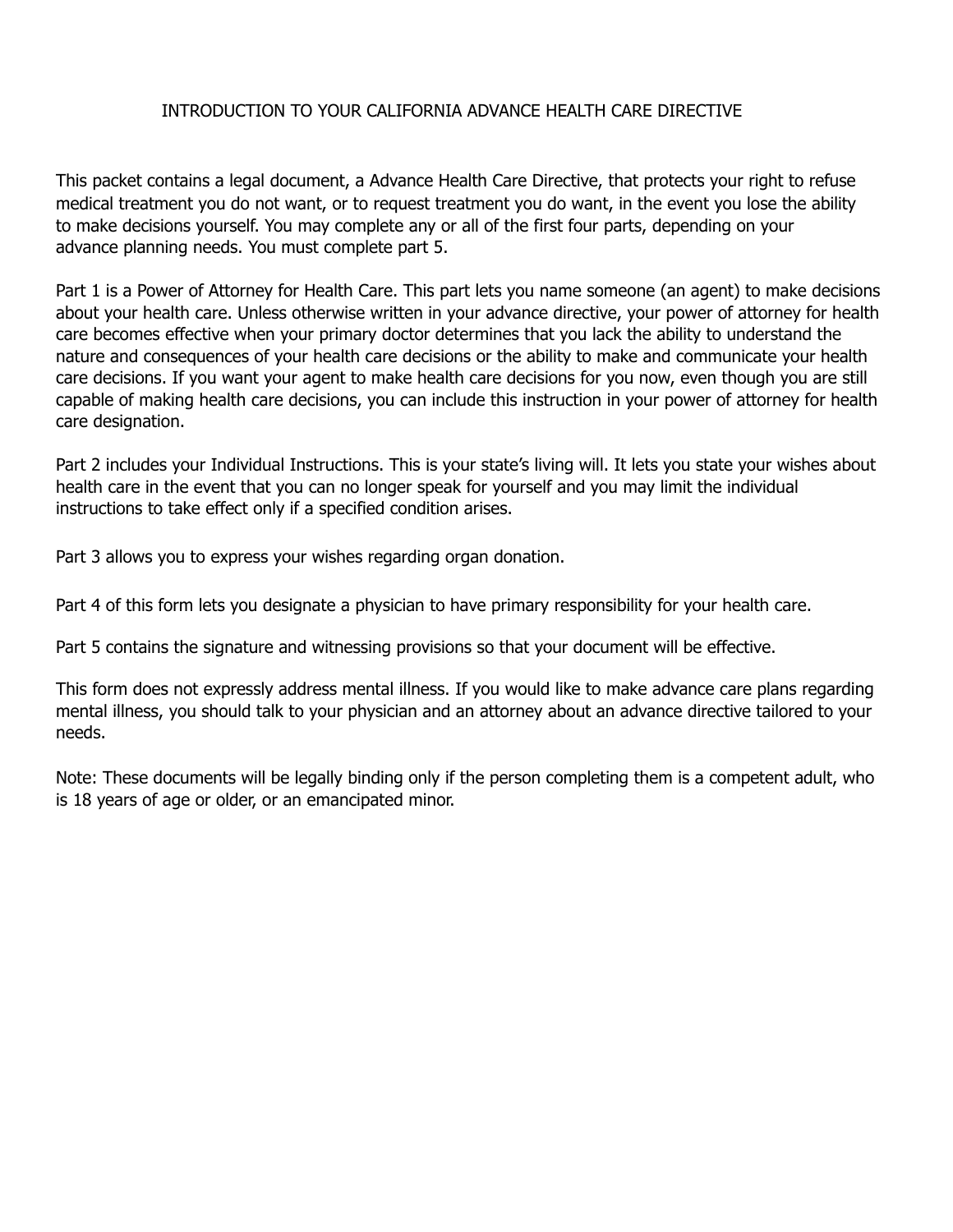#### INSTRUCTIONS FOR YOUR ADVANCE HEALTH CARE DIRECTIVE

How do I make my advance health care directive legal?

You must sign and date your advance directive or direct an adult to do so for you if you are unable to sign it yourself.

Your signature must be witnessed by or you must acknowledge your signature before a notary public or two adult witnesses. Your two adult witnesses may not be • your health care provider or an employee of your health care provider, • the operator or an employee of a community care facility, • the operator or an employee of a residential care facility for the elderly, or • the person you have appointed as an agent, if you have appointed an agent.

In addition, one of your witnesses must be unrelated to you by blood, marriage, or adoption and not entitled to any portion of your estate.

If you are a patient in a skilled nursing facility when you execute your advance directive, one of your witnesses must be a patient advocate or ombudsman.

Whom should I appoint as my agent?

Your agent is the person you appoint to make decisions about your health care if you become unable to make those decisions yourself. Your agent may be a family member or a close friend whom you trust to make serious decisions. The person you name as your agent should clearly understand your wishes and be willingto accept the responsibility of making health care decisions for you.

Your agent cannot be • your supervising health care provider, • the operator of a community care facility or residential care facility where you are receiving care, or • the employee of a health care institution where you are receiving care or employee of a community care facility or residential care facility where you are receiving care, unless: o the employee is related to you by blood, marriage, or adoption, o the employee is your registered domestic partner, or o the employee is your coworker at the facility or institution.

If you have a conservator appointed for you as part of involuntary commitment proceedings under the Lanterman-Petris-Short Act, that conservator cannot be appointed as your agent unless you are represented by a lawyer who signs a certificate stating that you have been advised of your rights. If this applies to you, you should talk with your lawyer about your rights, the applicable law, and the potential consequences involved.

On the other hand, you may include in your advance directive a nomination for the individual appointed as your conservator, if necessary. The court will consider your nomination in any protective proceeding.

You can appoint a second and third person as your alternate agents. An alternate agent will step in if the person(s) you name as agent is/are unable, unwilling or unavailable to act for you.

Should I add personal instructions to my advance directive?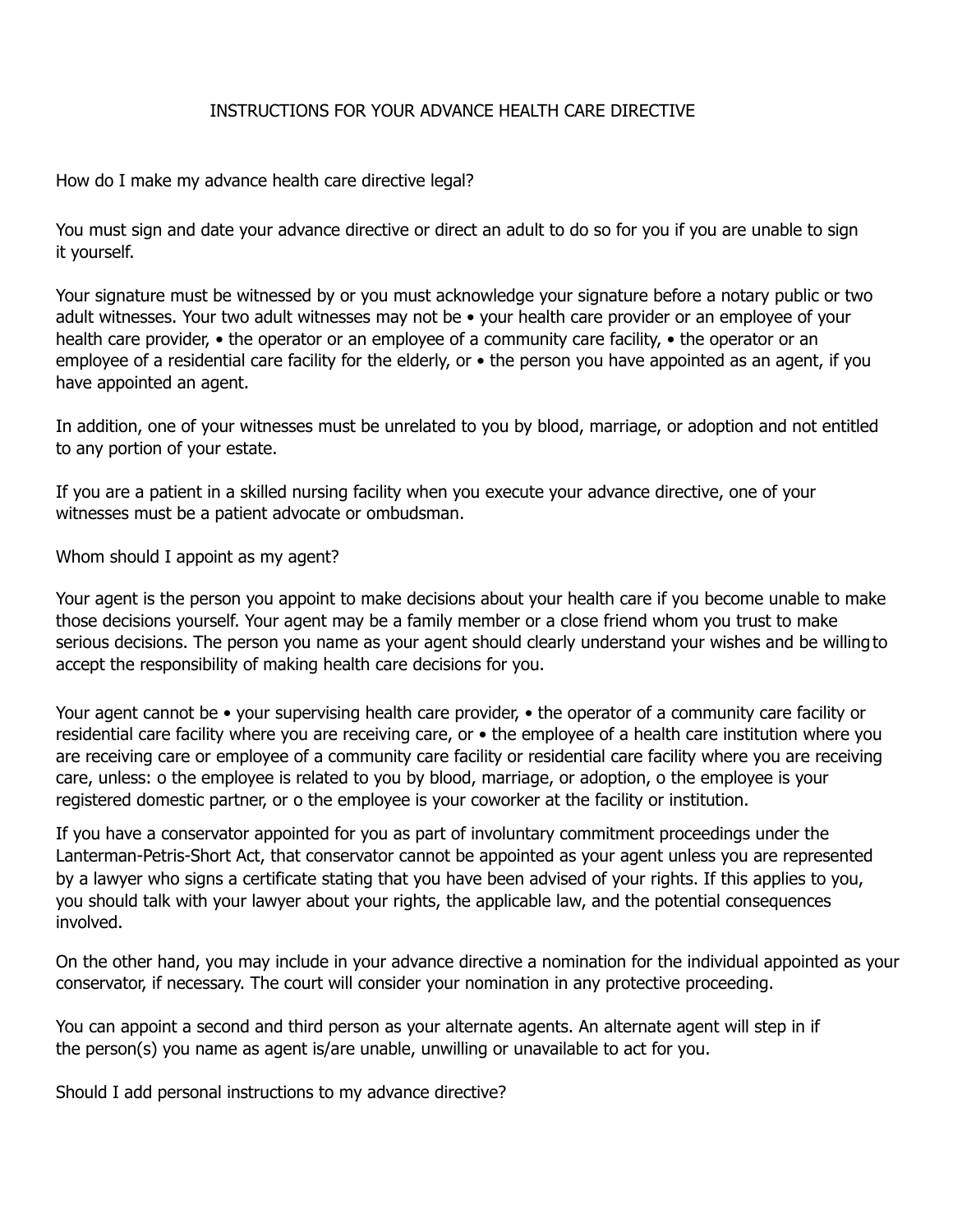One of the strongest reasons for naming an agent is to have someone who can respond flexibly as your medical situation changes and deal with situations that you did not foresee. If you add instructions to this document it may help your agent carry out your wishes, but be careful that you do not unintentionally restrict your agent's power to act in your best interest. In any event, be sure to talk with your agent about your future health care and describe what you consider to be an acceptable "quality of life."

What if I change my mind?

Except for the appointment of your agent, you may revoke any portion or this entire advance directive at any time and in any way that communicates your intent to revoke. This could be by telling your agent or physician that you revoke, by signing a revocation, or simply by tearing up your advance directive.

In order to revoke your agent's appointment, you must either tell your supervising health care provider of your intent to revoke or revoke your agent's appointment in a signed writing.

If you execute a new advance directive, it will revoke the old advance directive to the extent of any conflict between the two documents.

Unless you specify otherwise in Part 2, if you designate your spouse as your agent, that designation will automatically be revoked by divorce or annulment of your marriage.

What other important facts should I know?

Your agent, if you appoint one, does not have authority to authorize convulsive treatment, psychosurgery, sterilization, or abortion, or to have you committed or placed in a mental health treatment facility.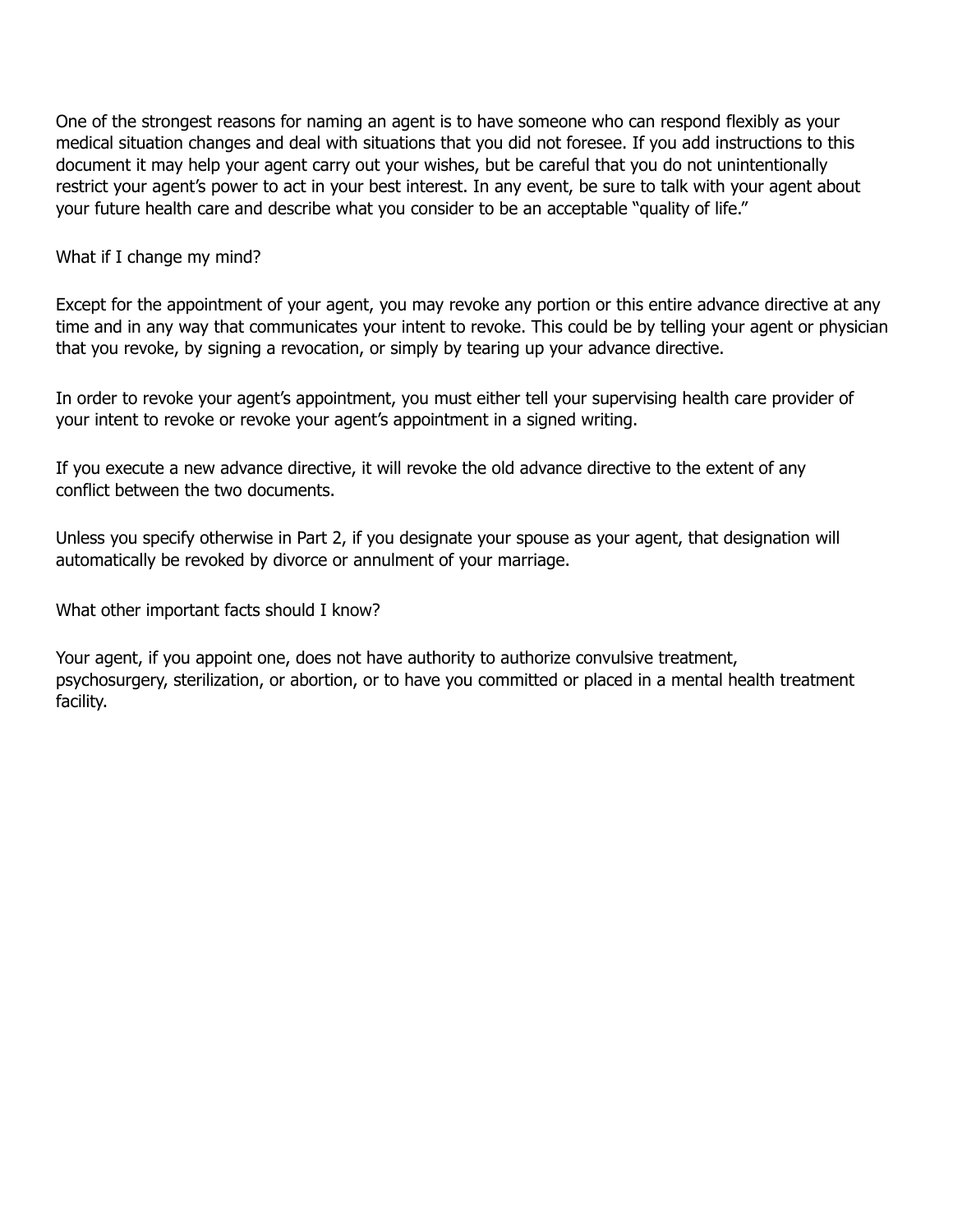### ADVANCE HEALTH CARE DIRECTIVE

#### **Explanation**

You have the right to give instructions about your own health care. You also have the right to name someone else to make health care decisions for you. This form lets you do either or both of these things. It also lets you express your wishes regarding donation of organs and the designation of your primary physician. If you use this form, you may complete or modify all or any part of it. You are free to use a different form.

Part 1 of this form is a power of attorney for health care. Part 1 lets you name another individual as agent to make health care decisions for you if you become incapable of making your own decisions or if you want someone else to make those decisions for you now even though you are still capable. You may name an alternate agent to act for you if your first choice is not willing, able, or reasonably available to make decisions for you. (Your agent may not be an operator or employee of a community care facility or a residential care facility where you are receiving care, or an employee of the health care institution where you are receiving care, unless your agent is related to you, is your registered domestic partner, or is a co-worker. Your supervising health care provider can never act as your agent.)

Unless the form you sign limits the authority of your agent, your agent may make all health care decisions for you. This form has a place for you to limit the authority of your agent. You need not limit the authority of your agent if you wish to rely on your agent for all health care decisions that may have to be made. If you choose not to limit the authority of your agent, your agent will have the right to:

(a) Consent or refuse consent to any care, treatment, service, or procedure to maintain, diagnose, or otherwise affect a physical or mental condition; (b) Select or discharge health care providers and institutions;

(c) Approve or disapprove diagnostic tests, surgical procedures and programs of medication; (d) Direct the provision, withholding, or withdrawal of artificial nutrition and hydration and all other forms of health care, including cardiopulmonary resuscitation; and (e) Make anatomical gifts, authorize an autopsy, and directthe disposition of your remains.

Part 2 of this form lets you give specific instructions about any aspect of your health care, whether or not you appoint an agent. Choices are provided for you to express your wishes regarding the provision, withholding, or withdrawal of treatment to keep you alive, as well as the provision of pain relief. Space is provided for you to add to the choices you have made or for you to write out any additional wishes. If you are satisfied to allow your agent to determine what is best for you in making end-of-life decisions, you need not fill out part 2 of this form.

Part 3 of this form lets you express an intention to donate your bodily organs and tissues following your death.

Part 4 of this form lets you designate a physician to have primary responsibility for your health care.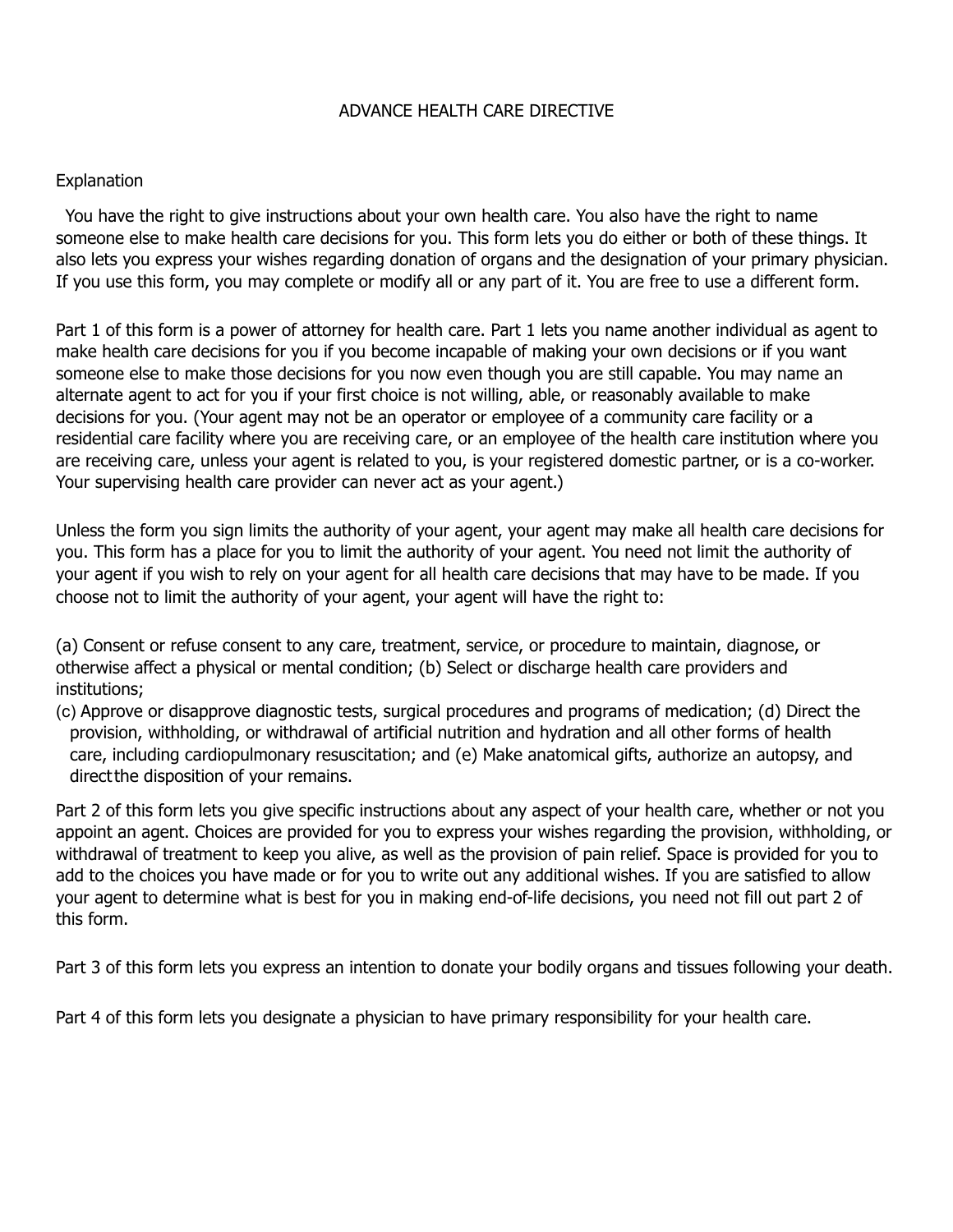After completing this form, sign and date the form in Part 5. The form must be signed by two qualified witnesses or acknowledged before a notary public. Give a copy of the signed and completed form to your physician, to any other health care providers you may have, to any health care institution at which you are receiving care, and to any health care agents you have named. You should talk to the person you have named as agent and alternate agent(s) to make sure that he or she understands your wishes and is willing to take the responsibility.

You have the right to revoke this advance health care directive or replace this form at any time.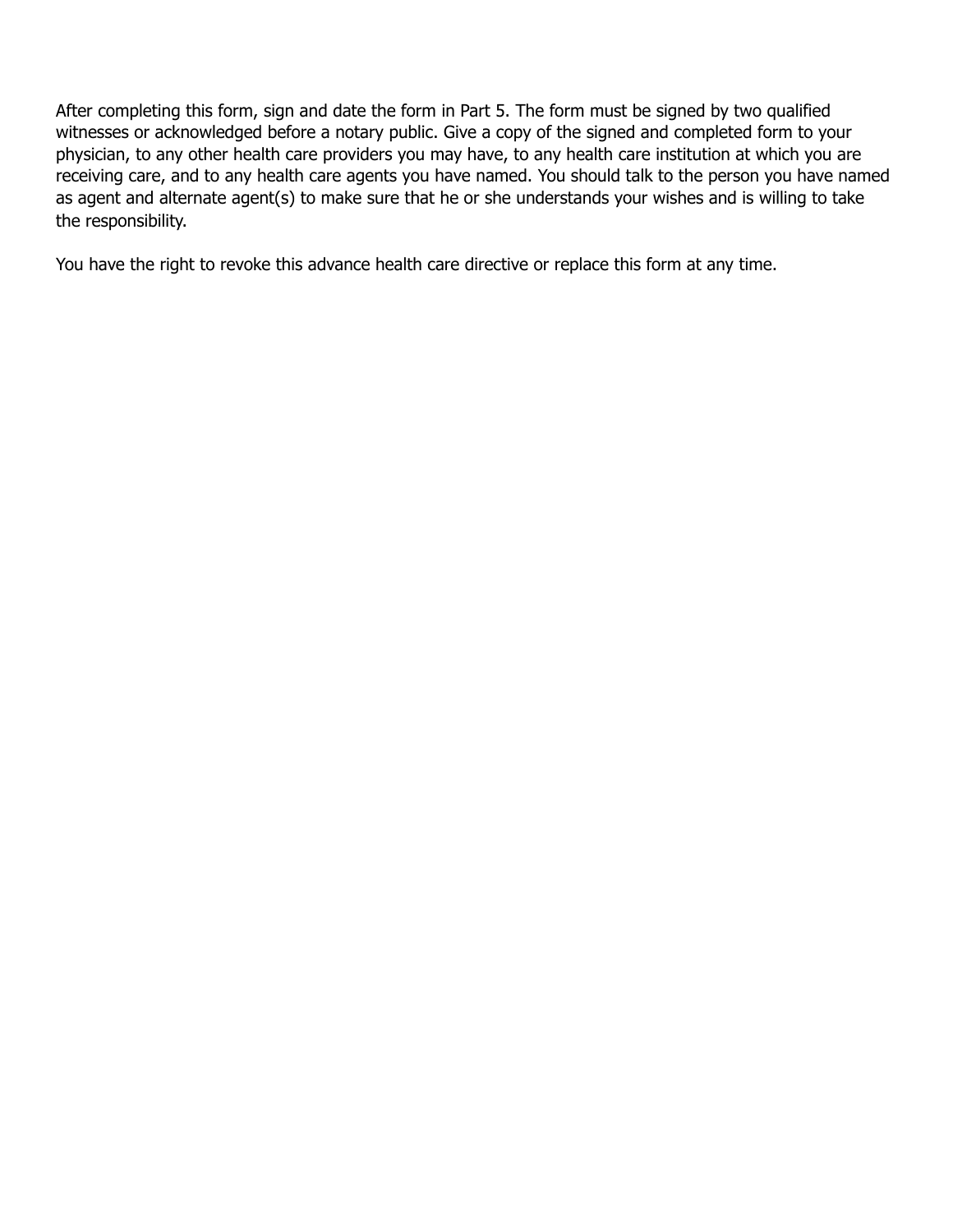## PART 1: POWER OF ATTORNEY FOR HEALTH CARE

(1) DESIGNATION OF AGENT: I designate the following individual as my agent to make health care decisions for me:

|                                                                                                                                                                                                                          |         | (Name of individual you choose as agent)                 |                                                           |  |
|--------------------------------------------------------------------------------------------------------------------------------------------------------------------------------------------------------------------------|---------|----------------------------------------------------------|-----------------------------------------------------------|--|
| (address)                                                                                                                                                                                                                |         | (city) (state)                                           | (zip code)                                                |  |
| (home phone)                                                                                                                                                                                                             |         |                                                          | (work phone)                                              |  |
| OPTIONAL: If I revoke my agent's authority or if my agent is not willing,<br>able, or reasonably available to make a health care decision for me, I<br>designate as my first alternate agent:                            |         |                                                          |                                                           |  |
|                                                                                                                                                                                                                          |         | (Name of individual you choose as first alternate agent) |                                                           |  |
|                                                                                                                                                                                                                          |         | (address)                                                |                                                           |  |
| (city)                                                                                                                                                                                                                   | (state) |                                                          | (zip code)                                                |  |
| (home phone)                                                                                                                                                                                                             |         |                                                          | (work phone)                                              |  |
| OPTIONAL: If I revoke the authority of my agent and first alternate agent<br>or if neither is willing, able, or reasonably available to make a health care<br>decision for me, I designate as my second alternate agent: |         |                                                          |                                                           |  |
|                                                                                                                                                                                                                          |         |                                                          | (Name of individual you choose as second alternate agent) |  |
|                                                                                                                                                                                                                          |         | (address)                                                |                                                           |  |
| (city)                                                                                                                                                                                                                   | (state) |                                                          | (zip code)                                                |  |
| (home phone)                                                                                                                                                                                                             |         | (work phone)                                             |                                                           |  |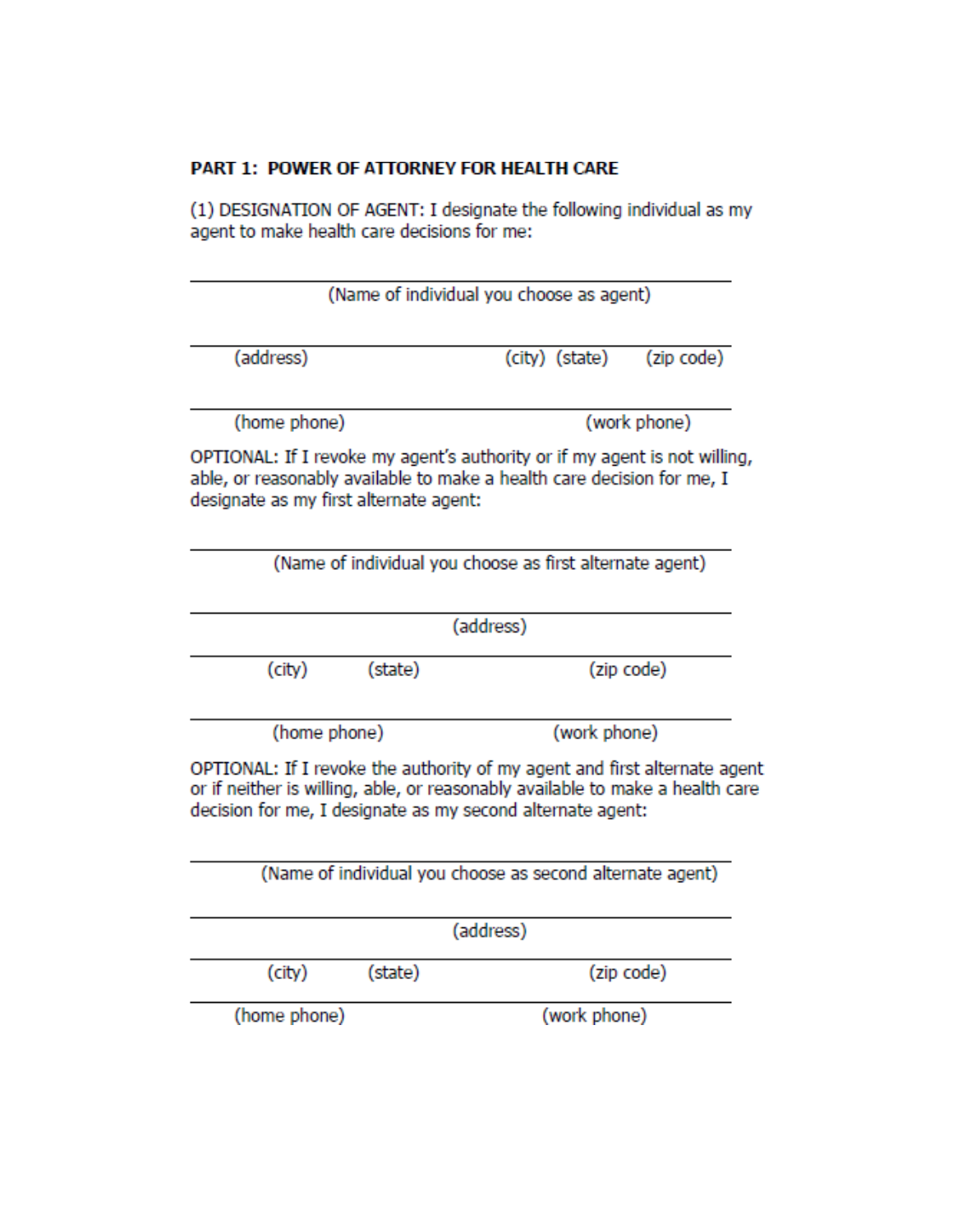(2) AGENT'S AUTHORITY: My agent is authorized to make all health care decisions for me, including decisions to provide, withhold, or withdraw artificial nutrition and hydration, and all other forms of health care to keep me alive, except as I state here:

(Add additional sheets if needed.)

(3) WHEN AGENT'S AUTHORITY BECOMES EFFECTIVE: My agent's authority becomes effective when my primary physician determines that I am unable to make my own health care decisions unless I mark the following box. If I mark this box [ ], my agent's authority to make health care decisions for me takes effect immediately.

(4) AGENT'S OBLIGATION: My agent shall make health care decisions for me in accordance with this power of attorney for health care, any instructions I give in Part 2 of this form, and my other wishes to the extent known to my agent. To the extent my wishes are unknown, my agent shall make health care decisions for me in accordance with what my agent determines to be in my best interest. In determining my best interest, my agent shall consider my personal values to the extent known to my agent.

(5) AGENT'S POSTDEATH AUTHORITY: My agent is authorized to make anatomical gifts, authorize an autopsy, and direct disposition of my remains, except as I state here, in paragraph (2) above, or in Part 3 of this form:

(6) NOMINATION OF CONSERVATOR: If a conservator of my person needs to be appointed for me by a court, I nominate the agent designated in this form. If that agent is not willing, able, or reasonably available to act as conservator, I nominate the alternate agents whom I have named, in the order designated.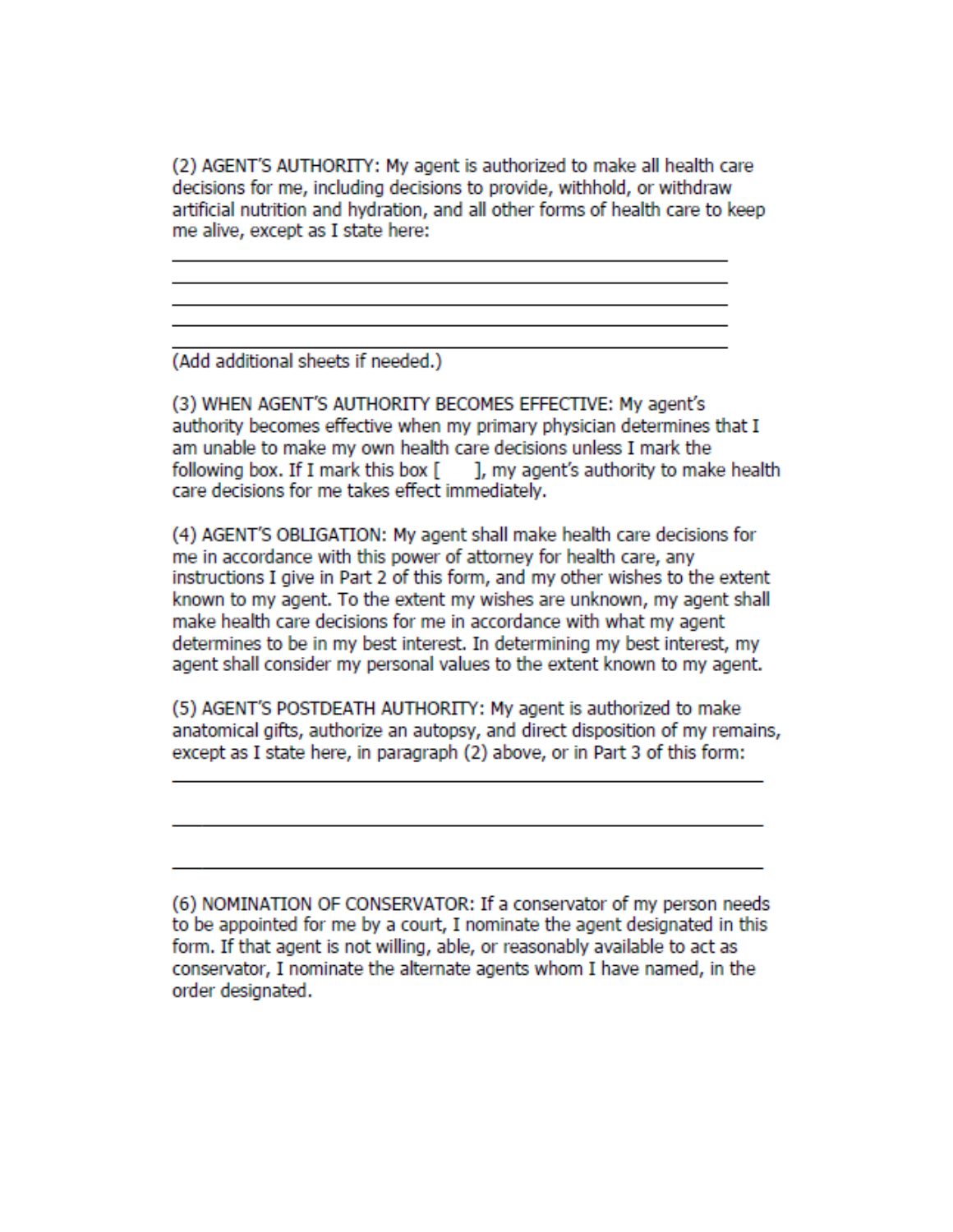## **PART 2: INSTRUCTIONS FOR HEALTH CARE**

If you fill out this part of the form, you may strike any wording you do not want.

(7) END-OF-LIFE DECISIONS: I direct that my health care providers and others involved in my care provide, withhold, or withdraw treatment in accordance with the choice I have marked below: (Initial only one box)

#### r. 1(a) Choice NOT To Prolong Life

I do not want my life to be prolonged if (1) I have an incurable and irreversible condition that will result in my death within a relatively short time, (2) I become unconscious and, to a reasonable degree of medical certainty, I will not regain consciousness, or (3) the likely risks and burdens of treatment would outweigh the expected benefits,

## **OR**

#### 1(b) Choice To Prolong Life r.

I want my life to be prolonged as long as possible within the limits of generally accepted health care standards.

(8) RELIEF FROM PAIN: Except as I state in the following space, I direct that treatment for alleviation of pain or discomfort should be provided at all times even if it hastens my death: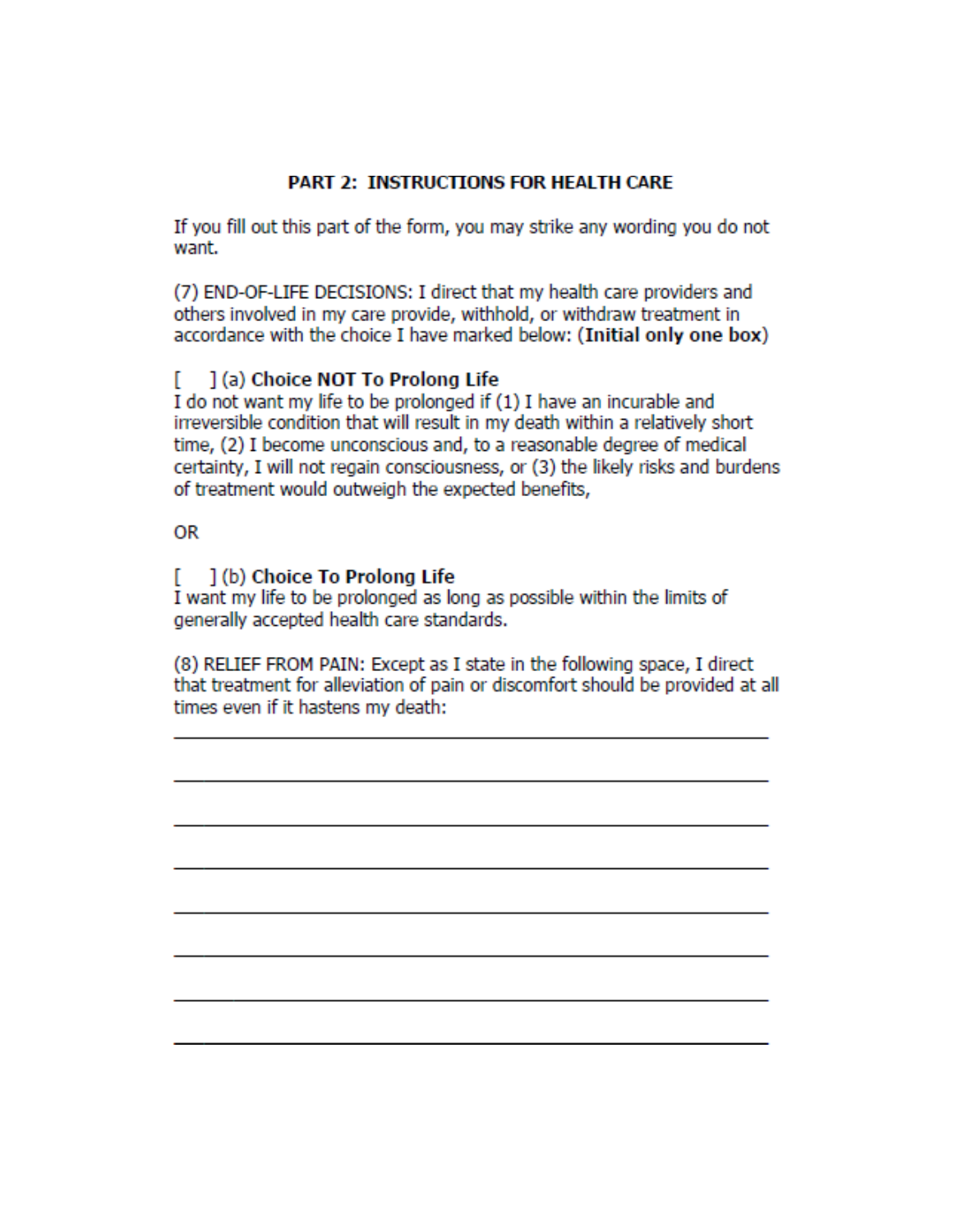(9) OTHER WISHES: (If you do not agree with any of the optional choices above and wish to write your own, or if you wish to add to the instructions you have given above, you may do so here.) I direct that:

(Add additional sheets if needed.)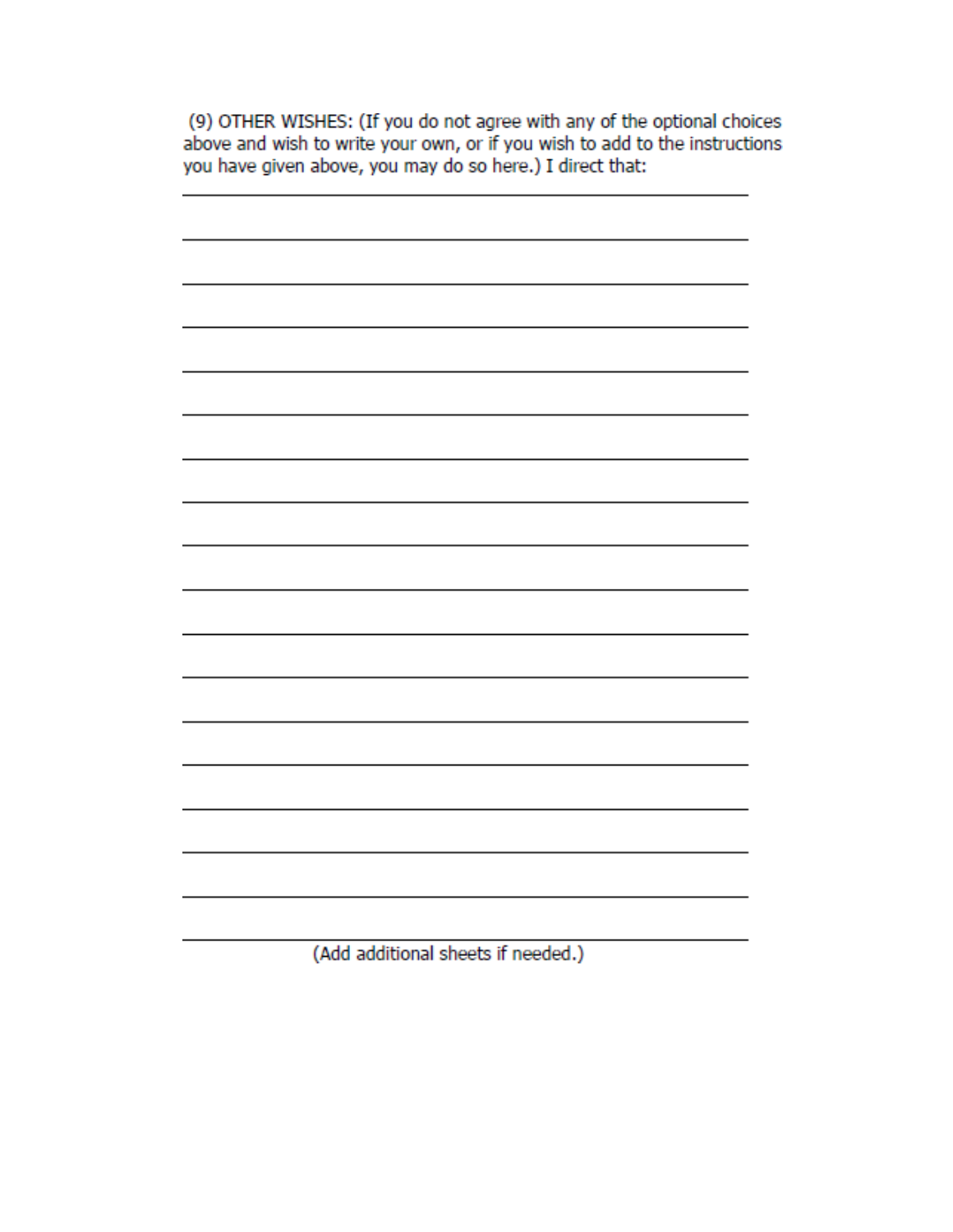## **PART 3: DONATION OF ORGANS AT DEATH** (OPTIONAL)

(10) Upon my death: (initial applicable box)

- ſ ] (a) I do not give any of my organs, tissues, or parts and do not want my agent, conservator, or family to make a donation on my behalf,
- L ] (b) I give any needed organs, tissues, or parts,

**OR** 

] (c) I give the following organs, tissues, or parts only L

My gift is for the following purposes: (strike any of the following you do not want)

- (1) Transplant
- (2) Therapy
- (3) Research
- (4) Education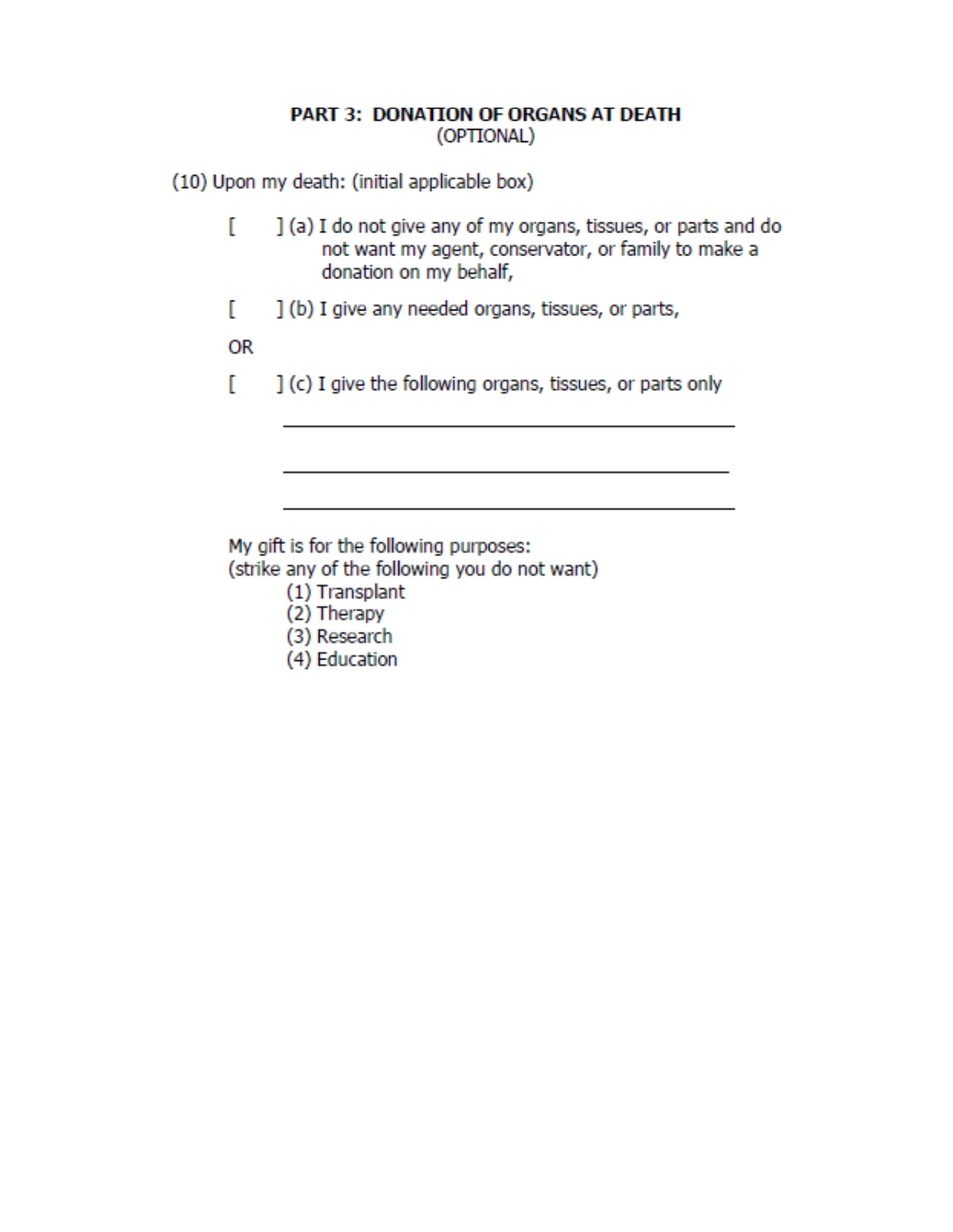#### PART 4: PRIMARY PHYSICIAN (OPTIONAL)

(11) I designate the following physician as my primary physician:

| (name of physician) |           |         |            |  |
|---------------------|-----------|---------|------------|--|
|                     | (address) |         |            |  |
|                     | (city)    | (state) | (zip code) |  |
| (phone)             |           |         |            |  |

OPTIONAL: If the physician I have designated above is not willing, able, or reasonably available to act as my primary physician, I designate the following physician as my primary physician:

| (name of physician) |         |            |  |
|---------------------|---------|------------|--|
|                     |         | (address)  |  |
| (city)              | (state) | (zip code) |  |
|                     |         | (phone)    |  |

(12) EFFECT OF COPY: A copy of this form has the same effect as the original.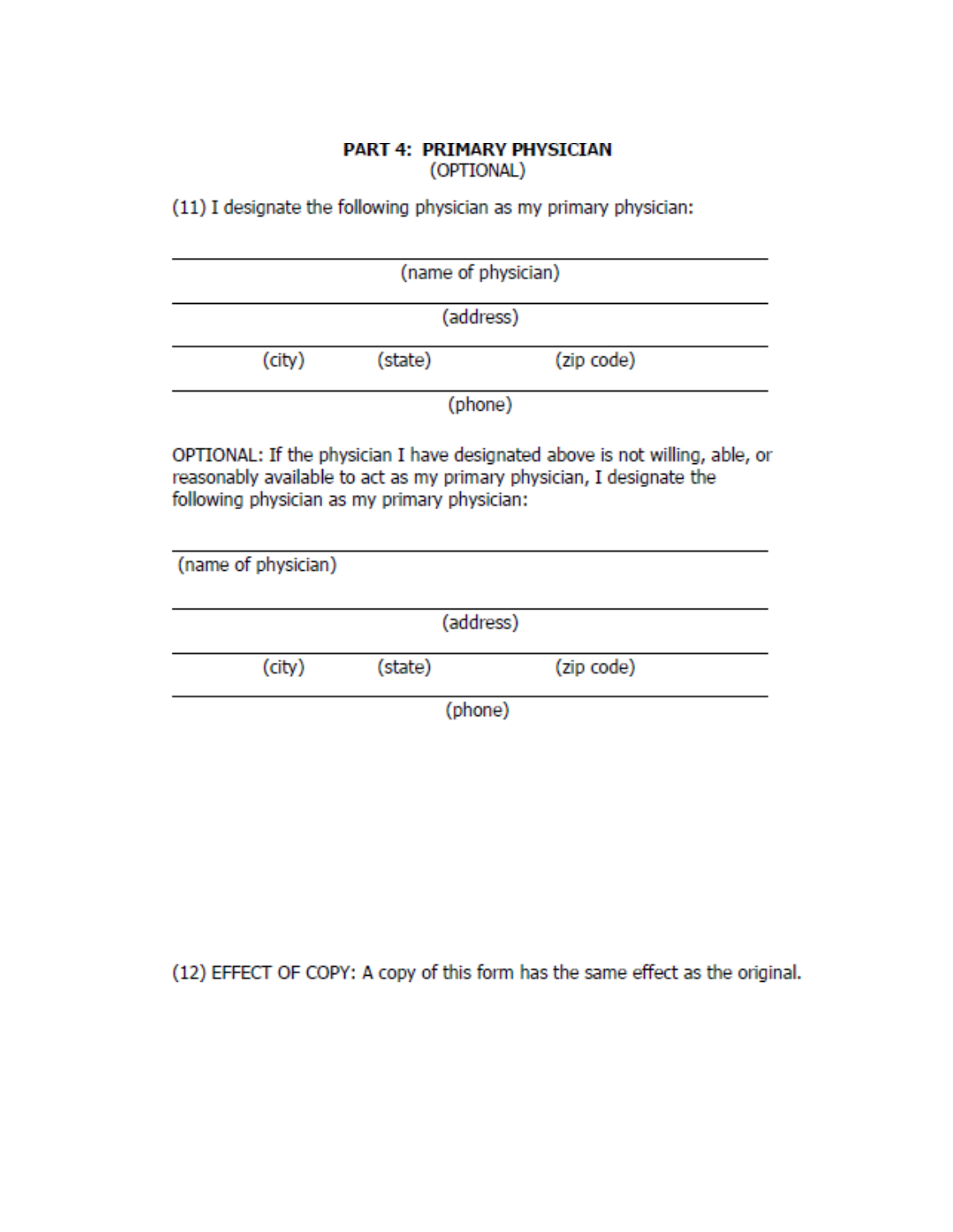## **EXECUTION**

## This Health Care Directive will not be valid unless it is EITHER:

(A) Signed by two (2) qualified adult witnesses who are personally known to you or to whom you have proven your identity by convincing evidence and who are present when you sign or acknowledge your signature. Your witnesses may not be • your health care provider or an employee of your health care provider, • the operator or an employee of a community care facility, • the operator or an employee of a residential care facility for the elderly, or • the person you have appointed as an agent, if you have appointed an agent.

In addition, one of your witnesses must be unrelated to you by blood, marriage, or adoption and not entitled to any portion of your estate. (Use Alternative 1, below, if you decide to have your signature witnessed.)

OR

(B) Witnessed by a notary. (Use Alternative 2, below (page 12), if you decide to have your signature notarized.)

IF YOU CHOOSE TO SIGN WITH WITNESSES, USE ALTERNATIVE 1, BELOW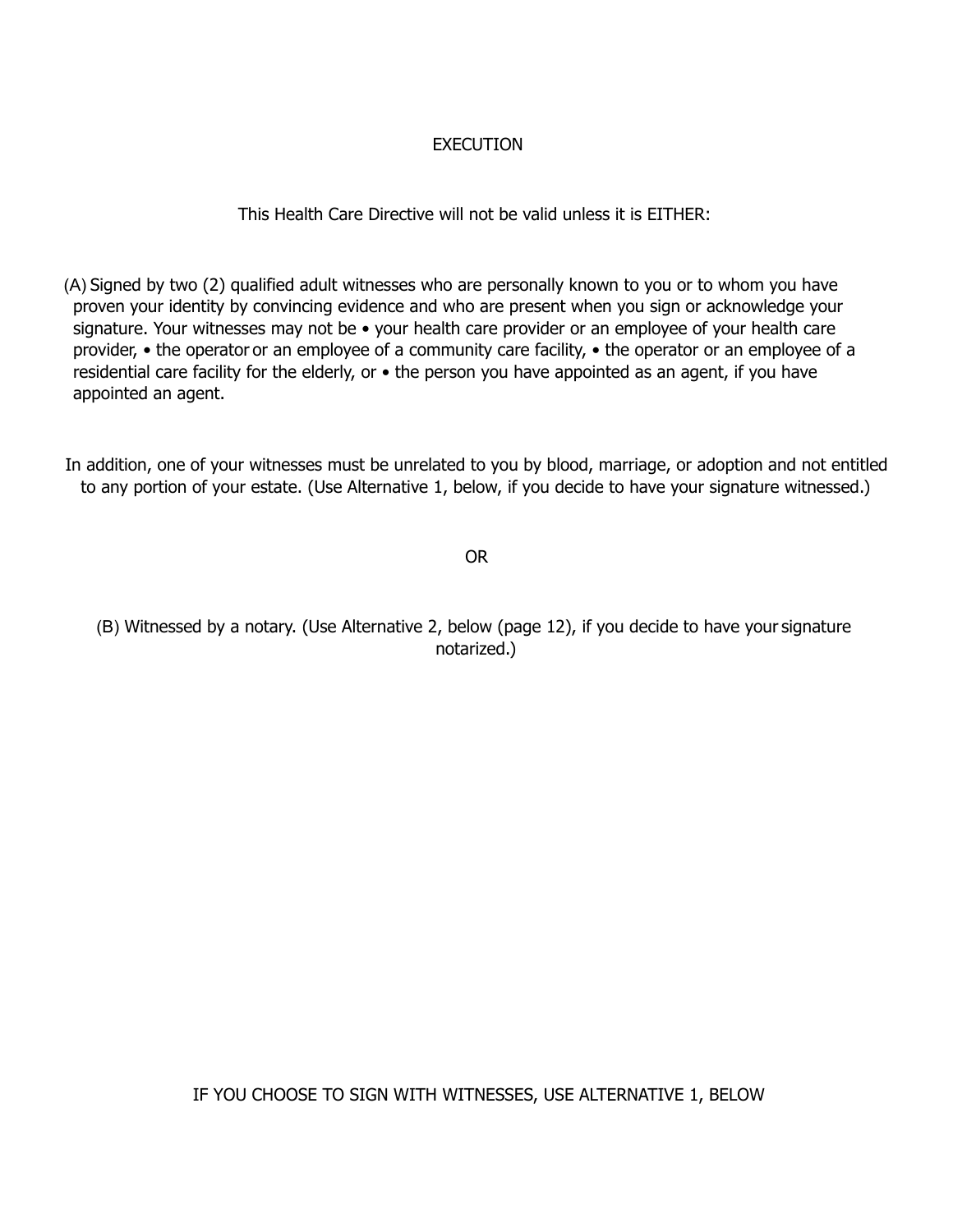#### OPTION 1: Sign before a Witness



#### STATEMENT OF WITNESSES

I declare under penalty of perjury under the laws of California (1) that the individual who signed or acknowledged this advance health care directive is personally known to me, or that the individual's identity was proven to me by convincing evidence, (2) that the individual signed or acknowledged this advance directive in my presence, (3) that the individual appears to be of sound mind and under no duress, fraud, or undue influence, (4) that I am not a person appointed as an agent by this advance directive, and (5) that I am not the individual's health care provider, an employee of the individual's health care provider, the operator of a community care facility, an employee of an operator of a community care facility, the operator of a residential care facility for the elderly, nor an employee of an operator of a residential care facility for the elderly.

#### **First Witness:**

| (date)                 |                           | (signature of witness) |            |
|------------------------|---------------------------|------------------------|------------|
|                        | (printed name of witness) |                        |            |
|                        |                           | (address)              |            |
| (city)                 | (state)                   |                        | (zip code) |
| <b>Second Witness:</b> |                           |                        |            |
| (date)                 |                           | (signature of witness) |            |
|                        | (printed name of witness) |                        |            |
|                        |                           | (address)              |            |
|                        | (city)                    | (state)                | (zip code) |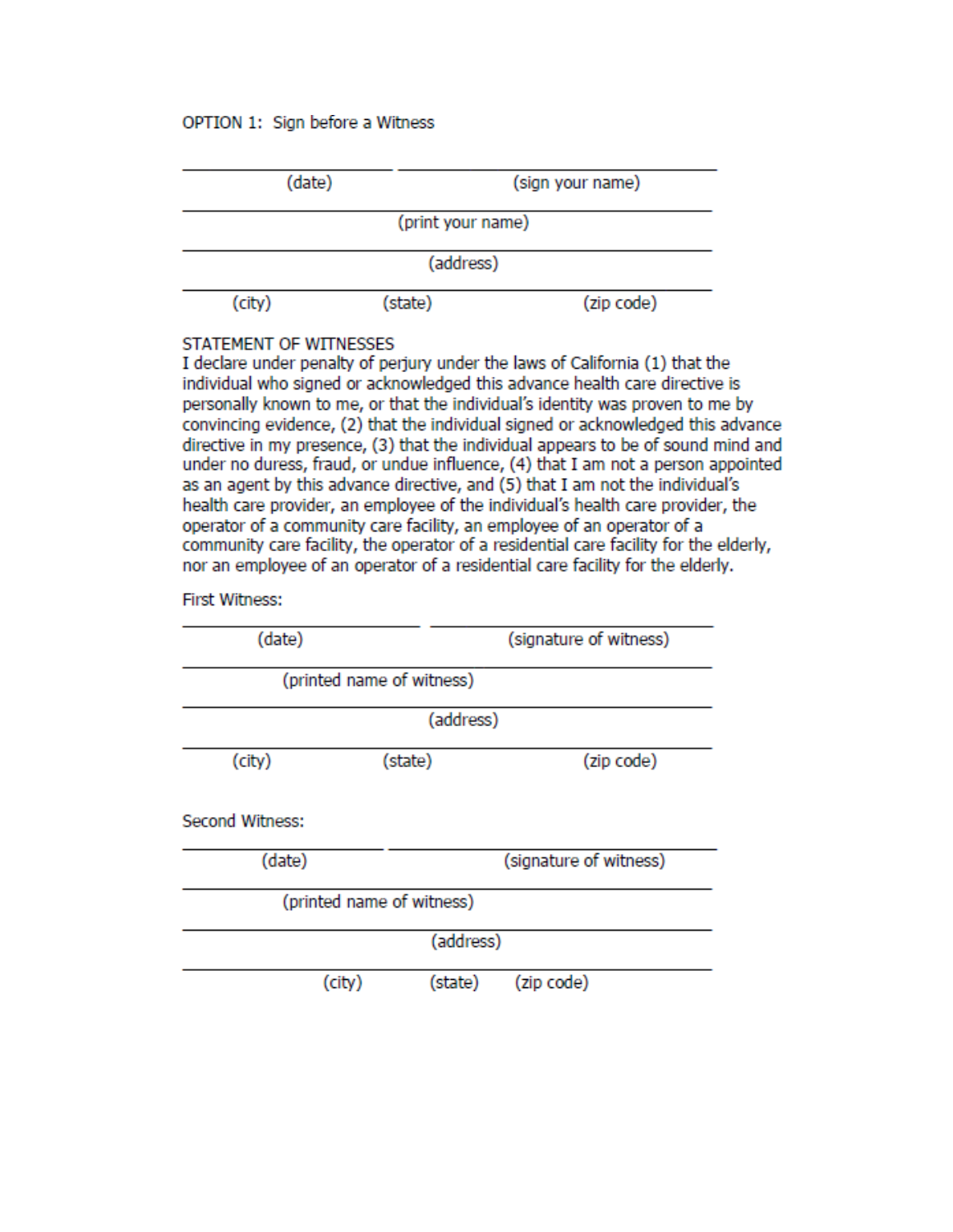#### ADDITIONAL WITNESS STATEMENT

I further declare under penalty of perjury under the laws of California that I am not related to the individual executing this advance health care directive by blood, marriage, or adoption, and, to the best of my knowledge, I am not entitled to any part of the individual's estate upon his or her death under a will now existing or by operation of law.

(date)

(signature of witness)

IF YOU CHOOSE TO HAVE YOUR SIGNATURE NOTARIZED, USE ALTERNATIVE 2, BELOW (PAGE 12)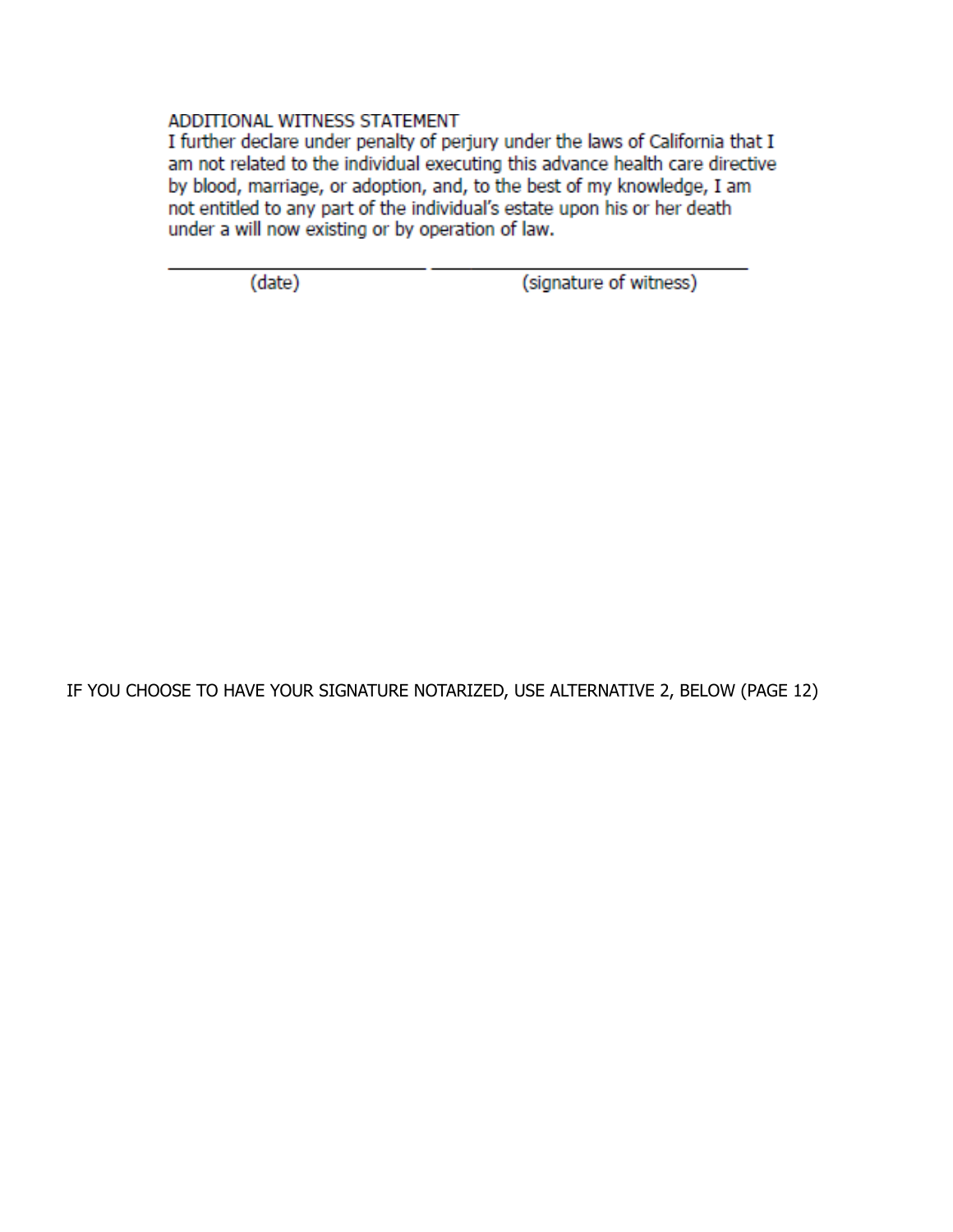# ALTERNATIVE NO. 2: NOTARY PUBLIC

| (date)                                                       |                   | (sign your name)                                                                                                                                                                                                                                                                                                                                                                    |
|--------------------------------------------------------------|-------------------|-------------------------------------------------------------------------------------------------------------------------------------------------------------------------------------------------------------------------------------------------------------------------------------------------------------------------------------------------------------------------------------|
|                                                              | (print your name) |                                                                                                                                                                                                                                                                                                                                                                                     |
|                                                              | (address)         |                                                                                                                                                                                                                                                                                                                                                                                     |
| (city)                                                       | (state)           | (zip code)                                                                                                                                                                                                                                                                                                                                                                          |
| State of California                                          |                   |                                                                                                                                                                                                                                                                                                                                                                                     |
|                                                              | ) SS.             |                                                                                                                                                                                                                                                                                                                                                                                     |
|                                                              |                   | (insert name of notary public)                                                                                                                                                                                                                                                                                                                                                      |
| personally appeared                                          |                   |                                                                                                                                                                                                                                                                                                                                                                                     |
|                                                              |                   | (insert the name of principal)                                                                                                                                                                                                                                                                                                                                                      |
| instrument.                                                  |                   | Who proved to me on the basis of satisfactory evidence to be the person(s)<br>is/are subscribed to the within instrument and acknowledged to me that<br>he/she/they executed the same in his/her/their authorized capacity(ies),<br>and that by his/her their signature(s) on the instrument the person(s), or<br>the entity upon behalf of which the person(s) acted, executed the |
| California that the foregoing paragraph is true and correct. |                   | I certify under PENALTY OF PERJURY under the laws of the state of                                                                                                                                                                                                                                                                                                                   |
| WITNESS my hand and official seal.                           |                   |                                                                                                                                                                                                                                                                                                                                                                                     |
| <b>NOTARY SEAL</b>                                           |                   |                                                                                                                                                                                                                                                                                                                                                                                     |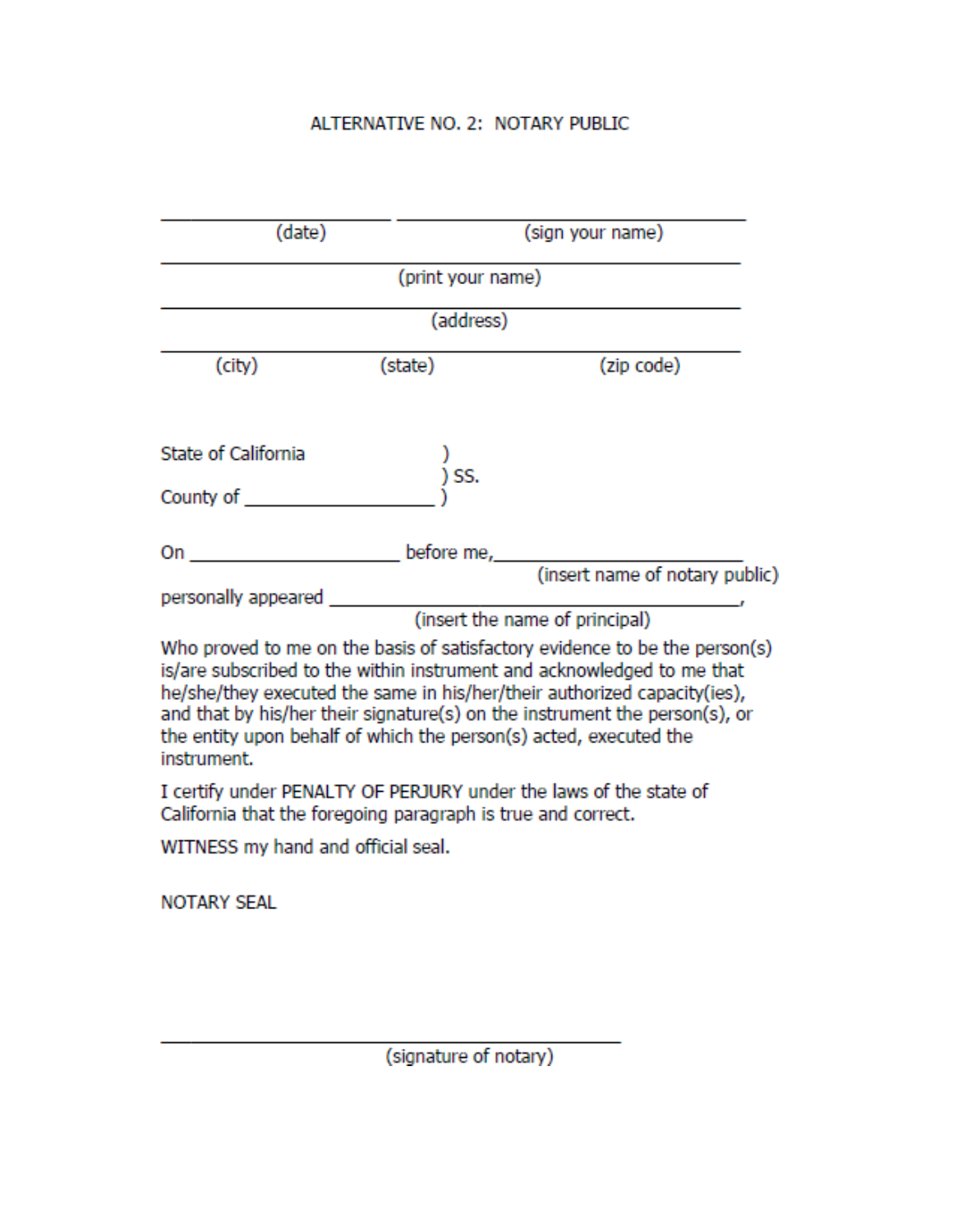#### You Have Filled Out Your Health Care Directive, Now What?

- 1. Your Advance Health Care Directive is an important legal document. Keep the original signed document in a secure but accessible place. Do not put the original document in a safe deposit box or any other securitybox that would keep others from having access to it.
- 2. Give photocopies of the signed original to your agent and alternate agent, doctor(s), family, close friends, clergy, and anyone else who might become involved in your health care. If you enter a nursing home or hospital, have photocopies of your document placed in your medical records.
- 3. Be sure to talk to your agent(s), doctor(s), clergy, family, and friends about your wishes concerning medical treatment. Discuss your wishes with them often, particularly if your medical condition changes.
- 4. California maintains an Advance Directive Registry. By filing your advance directive with the registry, your health care provider and loved ones may be able to find a copy of your directive in the event you are unable to provide one. You can read more about the registry, including instructions on how to file your advance directive, at <http://www.sos.ca.gov/registries/advance-health-care-directive-registry/>
- 5. You may also want to save a copy of your form in an online personal health records application, program, or service that allows you to share your medical documents with your physicians, family, and others who you want to take an active role in your advance care planning.
- 6. If you want to make changes to your documents after they have been signed and witnessed, you must complete a new document.
- 7. Remember, you can always revoke your document.
- 8. Be aware that your document will not be effective in the event of a medical emergency. Ambulance and hospital emergency department personnel are required to provide cardiopulmonary resuscitation (CPR) unless they are given a separate directive that states otherwise. These directives called "prehospital medical care directives" or "do not resuscitate orders" are designed for people whose poor health gives them little chance of benefiting from CPR. These directives instruct ambulance and hospital emergency personnel not to attempt CPR if your heart or breathing should stop.